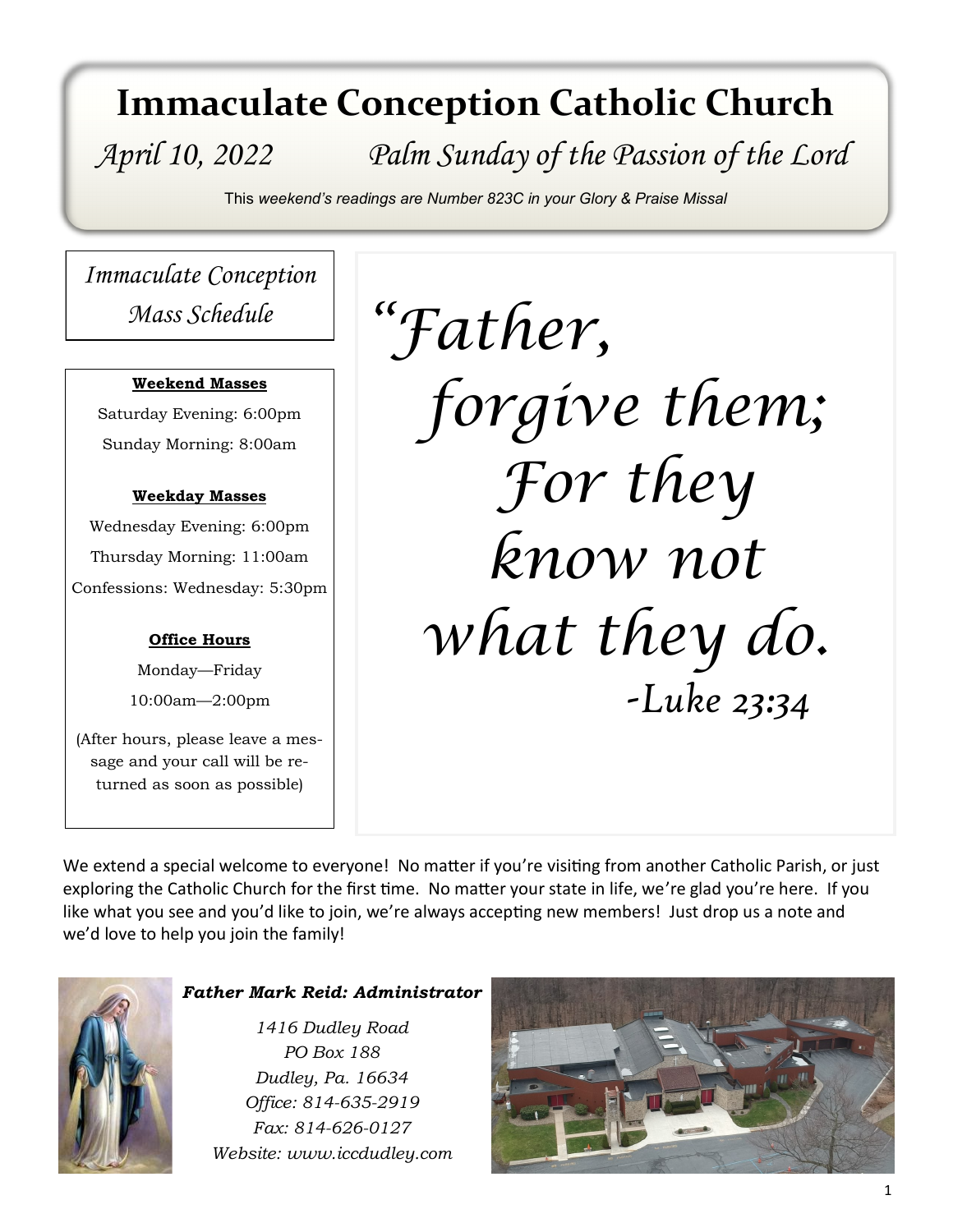## **Sacramental Information**

#### **Infant Baptism**

Call the Parish Office to schedule a preparation class and baptism. Please arrange with the pastor in advance to discuss prebaptism instructions. Those wishing to have their baby baptized must be practicing Catholics.

#### **Adult or Child Baptism, Confirmation, or Adults Considering Becoming Catholic**

Call the Church Office to learn more about the Rite of Christian Initiation for Adults (RCIA), or Rite of Christian Initiation for Children (RCIC).

#### **Weddings**

Weddings require a 9-month notice and preparation prior to the wedding.

#### **Sacrament of Anointing of the Sick**

Please let us know if someone is seriously ill.

To register, or for any questions, please call the Church office at (**814) 635-2919**

(If no answer, please leave a message and your call will be returned as soon as possible)



## *Mass Intentions*

#### **Weekend Masses: April 9 & 10**

|  | Sat 6:00pm For the People of our Parish              |
|--|------------------------------------------------------|
|  | Sun 8:00am +In memory of Renee Putt req. by Jo Kelly |

#### **Daily Masses: April 13 & 14**

Wed 6:00pm Margaretta Taylor req. by the Estate Thu 11:00am No Mass

#### **Weekend Masses: April 16 & 17**

|  | Sat 6:00pm For the People of our Parish |
|--|-----------------------------------------|
|  | Sun 8:00am For the People of our Parish |

### *Liturgical Ministers*

| Saturday, April 9 |                  | Sunday, April 10 |                    |
|-------------------|------------------|------------------|--------------------|
| Lector            | Matt Meck/Dave M | Lector           | K. Fink/C. Maletta |
| E. Minister       | Rose Lynn        | E. Minister      | Claudia Leaper     |
| Usher             | Volunteers       | Usher            | Volunteers         |

|             | Saturday, April 16   | Sunday, April 17 |            |
|-------------|----------------------|------------------|------------|
| Lector      | K. Querry/K. Lockard | Lector           | Rose Lynn  |
| E. Minister | Kirby Lockard        | E. Minister      | Sandy Fink |
| Usher       | Volunteers           | Usher            | Volunteers |

#### **Financial Report** *(Fiscal year runs from July 1, 2021 to June 30, 2022)*

| <b>Monthly Operating Expenses</b>                               | \$6,500.00  |
|-----------------------------------------------------------------|-------------|
| Checks: \$1815/Cash in Env: \$308.00/Loose: \$201.00            | \$781.00    |
| Easter Flowers: \$148.00                                        | \$70.00     |
| <b>Total Collection: (April 2 &amp; 3, 2022)</b> (stays at ICC) | \$2,394.00  |
| <b>Month-to-Date Total</b>                                      | \$2,394.00  |
| Greater/Less than Monthly Budget                                | \$4,106.00  |
| <b>Diocesan Collection:</b> (Black & Indian Mission)            | \$150.00    |
| Yearly Operating Expenses (\$6,500 x 12)                        | \$78,000.00 |
| Year-to-Date Total (Fiscal Year)                                | \$60,511.50 |
| Greater/Less than Yearly Budget                                 | \$17,488.50 |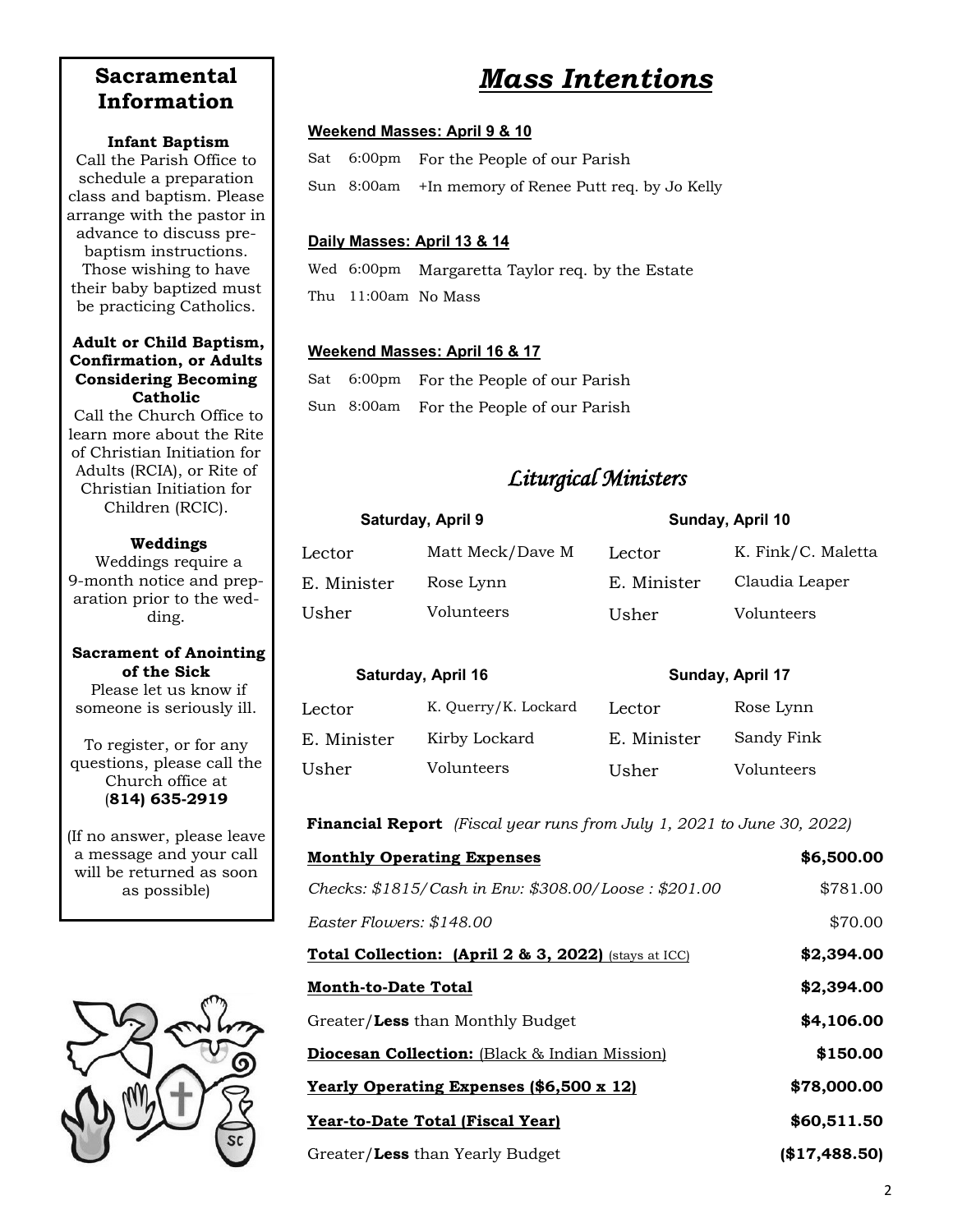#### **Families and the Gospel**

#### **Passion (Palm) Sunday** *(April 10) (Luke 24:14-23:56)*

Today Jesus tells us "I am among you as one who serves." In accepting the palm branch today you publicly confirm your baptismal promise to follow Jesus as "one who serves." Selfless service defines a family as Christian.

#### **Stewardship Reflections**

#### **6th Sunday Palm Sunday of the Lord's Passion**  *(April 10)*

Two very different responses to our Lord's passion are highlighted in the Gospel reading from Luke: the response of Simon of Cyrene and the response of Jesus' acquaintances. Whether Simon entered willingly and compassionately into this service or whether he took up the Cross of Christ with a grudge, we don't know. What we do know is that Simon did his part faithfully. He stayed near to Christ, carrying the Cross until our Lord reached Golgotha, the site of His crucifixion.

In contrast, "all His acquaintances stood at a distance." They knew Jesus! Perhaps they did not participate in mocking Him or calling for His crucifixion. But, they chose to stay a safe distance from Him when the going got tough. Where will you place yourself this week? Keeping your distance from all the pain and suffering Christ endured? Or close by, staying near to Him like Simon did? It is when we go near to Christ that we can be transformed by Him. It is by embracing the crosses in our lives, stewarding them well rather than trying to run from them, that we become His true disciples.

(*Stewardship Reflections*, Catholic Stewardship Consultants, Inc. 2019/4/3)

#### *Prayers for our Homebound members*

Let us say a prayer for our Catholic members who are homebound and unable to attend church. If you know of someone that should be added to our prayer list, please call the church office at 635-2919.

| Omer Black        | Lora Bridestine |
|-------------------|-----------------|
| Mary Lynn Dickson | Nancy Detwiler  |
| Iola Cimbalista   | Dora Mellot     |
| Elaine Rheem      | Donna Hess      |

Join your fellow parishioners Sunday mornings after Mass for coffee, treats and fellowship in the parish hall.

#### **Divine Mercy Novena**

We will be praying the Divine Mercy Novena beginning next Friday, April 15. The schedule is listed below.

| Friday    | April 15 | 11:15am   |
|-----------|----------|-----------|
| Saturday  | April 16 | $7:45$ pm |
| Sunday    | April 17 | 9:00am    |
| Monday    | April 18 | 9:00am    |
| Tuesday   | April 19 | 9:00am    |
| Wednesday | April 20 | 9:00am    |
| Thursday  | April 21 | 10:15am   |
| Friday    | April 22 | 9:00am    |
| Saturday  | April 23 | $5:15$ pm |
|           |          |           |

Let us celebrate Palm Sunday as the crowds that greeted Christ that day, saying "*Hosanna! Blessed is he who comes in the name of the Lord!*"

#### **A Palm Sunday Prayer**

O Lord Jesus Christ, when you entered Jerusalem, great crowds waved palm branches and cried "Hosanna." Save us now from our sins, and make us to rejoice in you, our only Redeemer;

through your mercy, O our God, you are blessed, and live and govern all things, now and forever. Amen.

#### **Parish Council Members**

| Father Mark Reid (Admin) | Cyndy Maletta (DRE) |
|--------------------------|---------------------|
| Kelly Querry (Chair)     | Cathie Maslanik     |
| Elaine Meck (Secretery)  | Jane Brown          |
| Belinda Bones            | Linda Crocker       |

#### **Praying for our Military**



Remember to pray for the protection of our armed forces as they serve our country at home and around the world right now. If you have a family member serving in the military, let us know. We would like to mention and honor them by name.

### *Words of Wisdom*

*The extra mile is never crowded*